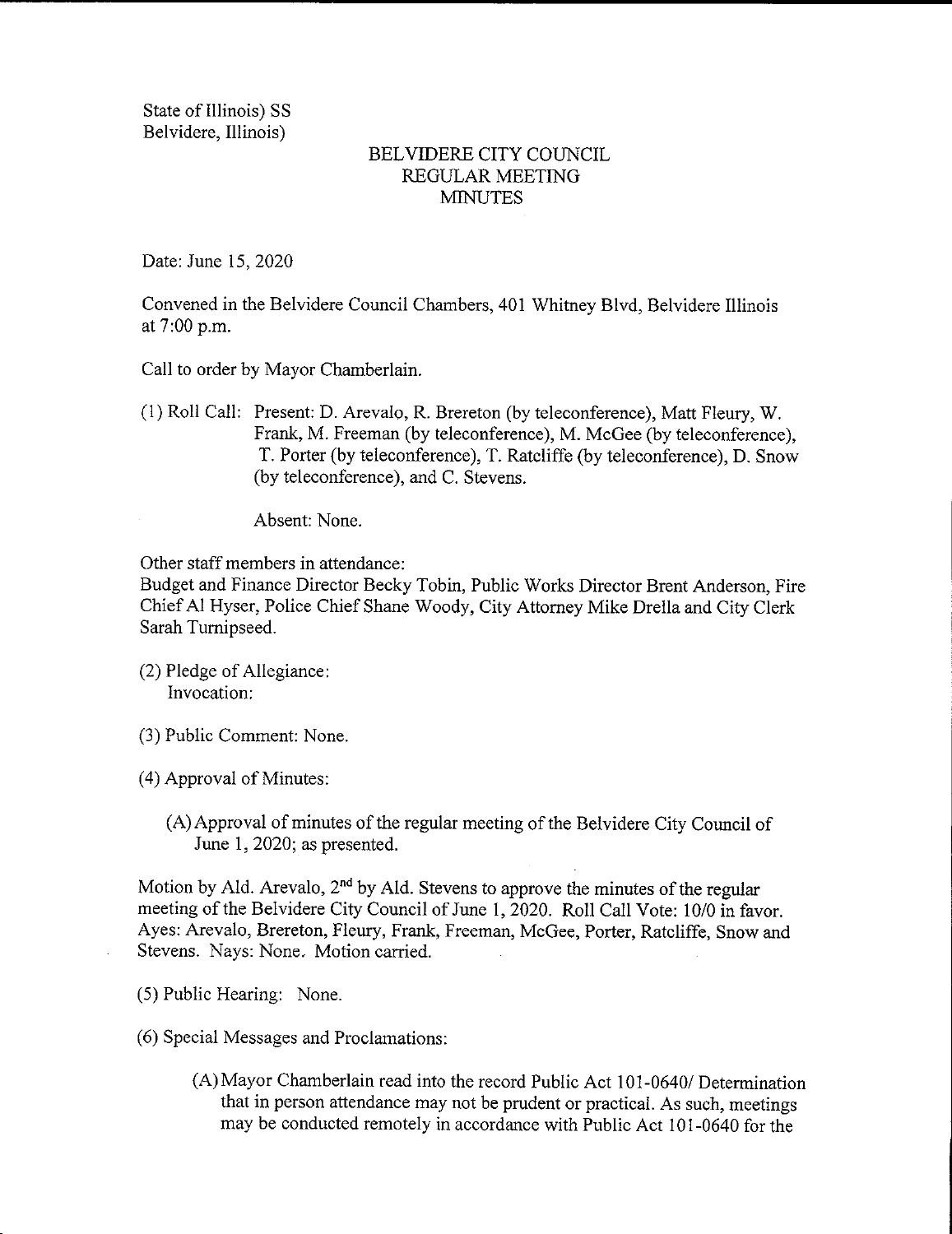duration of the Governor's disaster declaration relating to the COVID-19 pandemic and as it may be extended or reissued in the future.

- B) Mayor Chamberlain and Police Chief Woody spoke on the Belvidere Social Justice & Peace Society creating open communications in Belvidere and upcoming Peace Walk starting at the Community Building and continuing to the State Street Bridge date and time to be determined.
- C) Report of Growth Dimensions by Executive Director Pam Lopez- Fettes.

(7) Approval of Expenditures: General & Special Fund Expenditures:  $$1,044,214.43$ Water & Sewer Fund Expenditures: \$ 552,202.41

Motion by Ald. Stevens, 2<sup>nd</sup> by Ald. Fleury to approve the General & Special Fund Expenditures in the amount of \$1,044, 214.43. Discussion took place. Roll Call Vote: 10/0 in favor. Ayes: Brereton, Fleury, Frank, Freeman, McGee, Porter, Ratcliffe, Snow, Stevens and Arevalo.

Nays: None. Motion carried.

Motion by Ald. Stevens, 2<sup>nd</sup> by Ald. Arevalo to approve the Water & Sewer Fund Expenditures in the amount of \$552,2024.41. Roll Call Vote: 10/0 in favor. Ayes: Fleury, Frank, Freeman, McGee, Porter, Ratcliffe, Snow, Stevens, Arevalo and Brereton. Nays: None. Motion carried.

8) Committee Reports and Minutes of City Officers:

- A) Monthly Report of Belvidere Police Department Overtime for May 2020.
- B) Monthly Report of Belvidere Fire Department Overtime for May 2020.
- C) Monthly Report of Community Development Department/Planning Department for May 2020.
- D) Monthly Report of Building Department Revenues, Residential Building Permits and Case Reports for May 2020.
- E) Monthly General Fund Report for May 2020.
- (F) Monthly Water/Sewer Fund Report May 2020.
- G) Monthly Treasurer Report for May 2020.

Let the record show these reports were placed on file.

H) Minutes of Committee of the Whole— Building, Planning and Zoning and Public Works of June 8, 2020.

Motion by Ald. Stevens,  $2<sup>nd</sup>$  by Ald. Arevalo to approve the minutes of Committee of the Whole— Building, Planning and Zoning and Public Works of June 8, 2020. Roll Call Vote: 10/0 in favor. Ayes: Frank, Freeman, McGee, Porter, Ratcliffe, Snow, Stevens, Arevalo, Brereton and Fleury. Nays: None. Motion carried.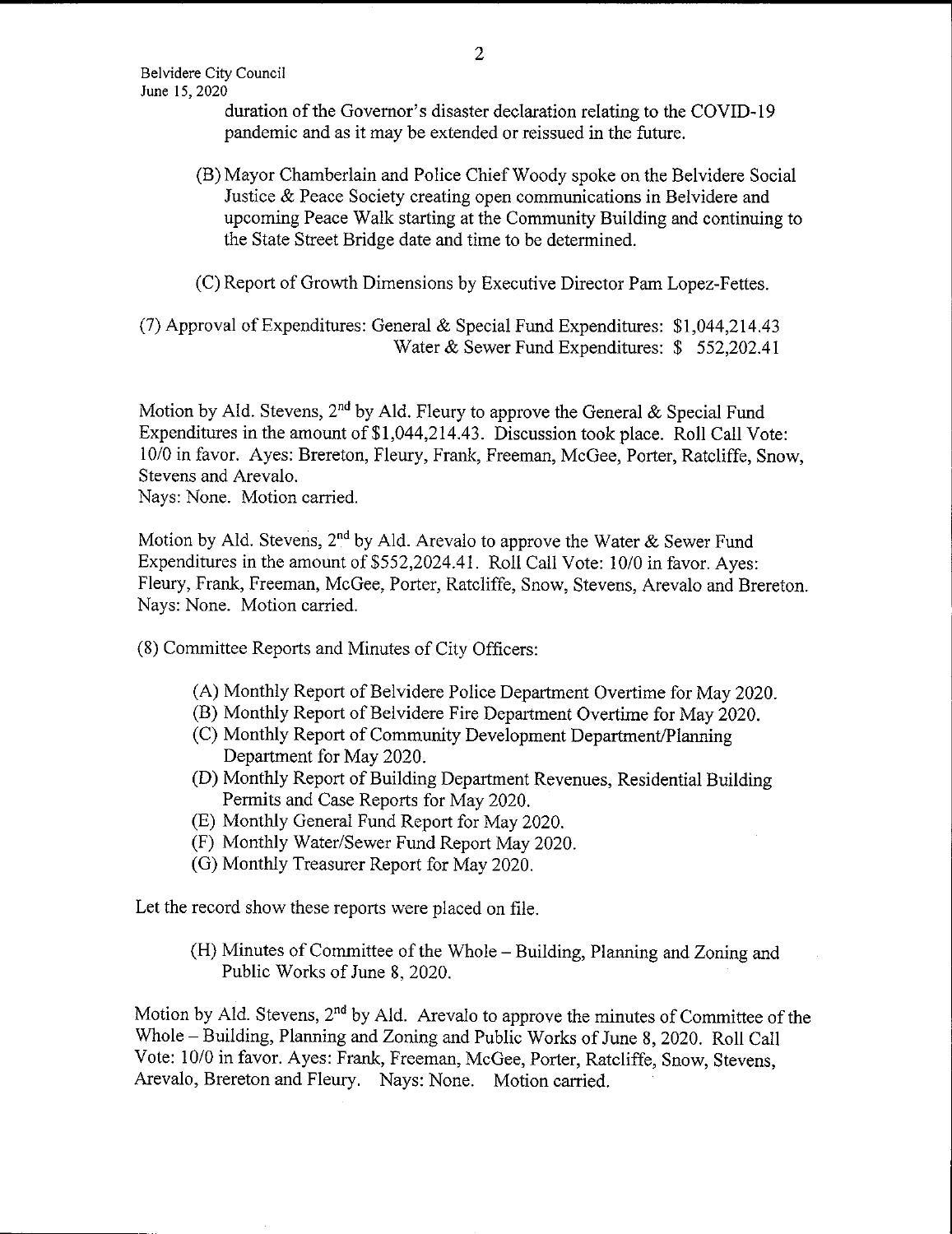- 9) Unfinished Business:
	- $(A)$  Ord.#495H 2<sup>nd</sup> Reading: An Ordinance revising Ordinance #446H, the 2019-2020 Budget Ordinance for the City of Belvidere, Illinois.

Motion<sup>t</sup> by Ald. Arevalo,  $2<sup>nd</sup>$  by Ald. Fleury to approve Ord. #495H. Roll Call Vote 11/0 in favor. Ayes: Freeman, McGee, Porter, Ratcliffe, Snow, Stevens, Arevalo Brereton, Fleury, Frank and Mayor Chamberlain. Nays: None. Motion carried.

(B) Ord.  $\text{\#497H} - 2^{\text{nd}}$  Reading: An Amendment to Section 14-454 of the City of Belvidere Municipal Code. ( Proration of fees for new video gaming applicants)

Motion by Ald. Fleury,  $2<sup>nd</sup>$  by Ald. Frank to approve Ord.#497H. Roll Call Vote 10/0 in favor. Ayes: McGee, Porter, Ratcliffe, Snow, Stevens, Arevalo, Brereton, Fleury, Frank and Freeman. Nays: None. Motion carried.

(C) Ord. #492H  $-2^{nd}$  Reading: An Ordinance Authorizing the Sale of a Municipal<br>Parking Lot. (Former Manley lot) Tabled June 1, 2020. Parking Lot. (Former Manley lot)

10) New Business:

(A) Ord. #498H – 1<sup>st</sup> Reading: An Ordinance Amending Section 110-67(b)(2) of the City of Belvidere Municipal Code.

Let the record show Ord. #498H was placed on file for first reading.

B) Res.# 2115- 2020: A Resolution Amending the Sexual Harassment Policy as Required by Public Act 101-0221.

Motion by Ald. Stevens,  $2<sup>nd</sup>$  by Ald. Frank to approve Res.  $#2115-2020$ . Roll Call Vote 10/0 in favor. Ayes. Porter, Ratcliffe, Snow, Stevens, Arevalo, Brereton, Fleury, Frank, Freeman and McGee. Nays: None. Motion carried.

Motions forwarded from Committee of the Whole— Building, Planning and Zoning and Public Works of June 8, 2020.

A) Motion to approve the proposal from Strand Associates, in an amount not-toexceed \$39,000, for the design and inspection of the Southwest Elevated Tank Rehabilitation Project. This work will be paid for from Water Department Capital Funds. Roll Call Vote: 10/0 in favor. Ayes: Ratcliffe, Snow, Stevens, Arevalo, Brereton, Fleury, Frank, Freeman, McGee and Porter. Nays: None. Motion carried.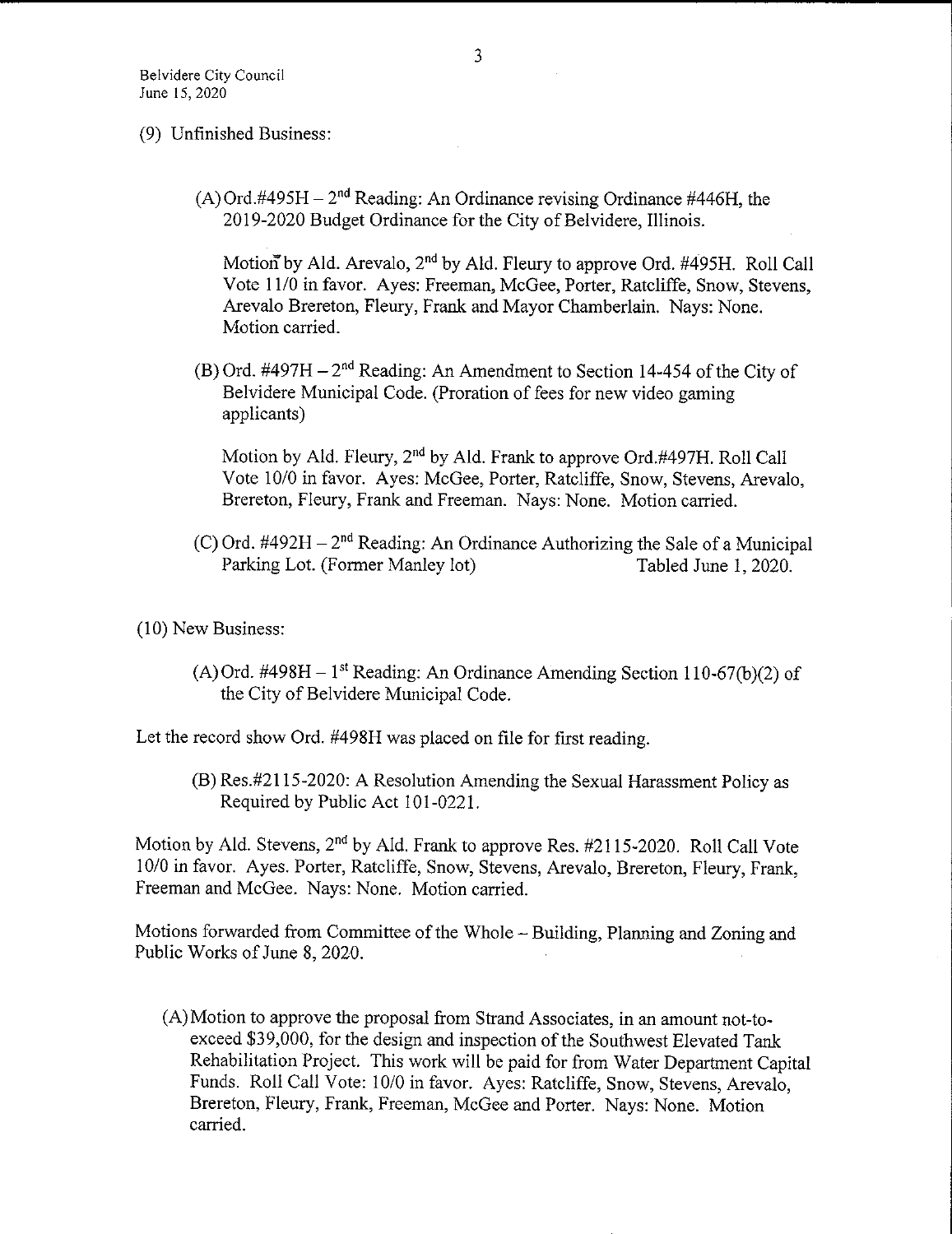- B) Motion to approve the proposal from Strand Associates, in the amount of 31, 500, to complete the Risk and Resilience Assessment and develop the Emergency Response Plan for our community water system to be submitted to USEPA for approval. This work will be paid for from Water Department Capital Funds. Roll Call Vote: 10/0 in favor. Ayes: Snow, Stevens, Arevalo, Brereton, Fleury, Frank, Freeman, McGee, Porter and Ratcliffe. Nays: None. Motion carried.
- $(C)$  Motion to approve the expenditure of \$8,125.00 per application for mosquito control. Roll Call Vote: 7/0 in favor. Ayes: Stevens, Arevalo, Fleury, Freeman, Porter, Ratcliffe and Snow. Nays: Brereton, Frank and McGee. Motion carried.
- D) Motion for approval to apply for DCEO grant opportunity OGM-20- 72 in the amount of \$300,000. Grant funds will be used toward the stormwater projects that were budgeted in FY 2020. Roll Call Vote: 10/0 in favor. Ayes: Arevalo, Brereton, Fleury, Frank, Freeman, McGee, Porter, Ratcliffe, Snow and Stevens. Nays: None. Motion carried.
- (E) Motion for approval to apply for DCEO grant opportunity OGM-20-64 in the amount of \$100,000. Grant funds will be used toward the stormwater projects that were budgeted in FY 2020. Roll Call Vote: 10/0 in favor. Ayes: Brereton, Fleury, Frank, Freeman, McGee, Porter, Ratcliffe, Snow, Stevens and Arevalo. Nays: None. Motion carried.
- F) Motion for approval of the proposal from TRC for providing Engineering Services related to the Operation of the Blower/Flare System at Belvidere (Boone County) Landfill  $#2$ . The expenditure of \$9,800.00 is to be split 50/50 with Boone County. Roll Call Vote: 10/0 in favor. Ayes: Fleury, Frank, Freeman, McGee, Porter, Ratcliffe, Snow, Stevens, Arevalo and Brereton. Nays: None. Motion carried.
- (G) Motion to approve the proposal from Keycode Media for the purchase and installation of new media server, new camera, new microphones for remote use and new audio system as set forth in the proposal quote number 2091961. Roll Call Vote: 10/0 in favor. Ayes: Frank, Freeman, McGee, Porter, Ratcliffe, Snow, Stevens, Arevalo, Brereton and Fleury. Nays: None. Motion carried.
- H) Motion to accept the donation of\$500. 00 from the Walmart Corporation to be utilized towards fire prevention. Roll Call Vote: 10/0 in favor. Ayes: Freeman, McGee, Porter, Ratcliffe, Snow, Stevens, Arevalo, Brereton, Fleury and Frank. Nays: None. Motion carried.